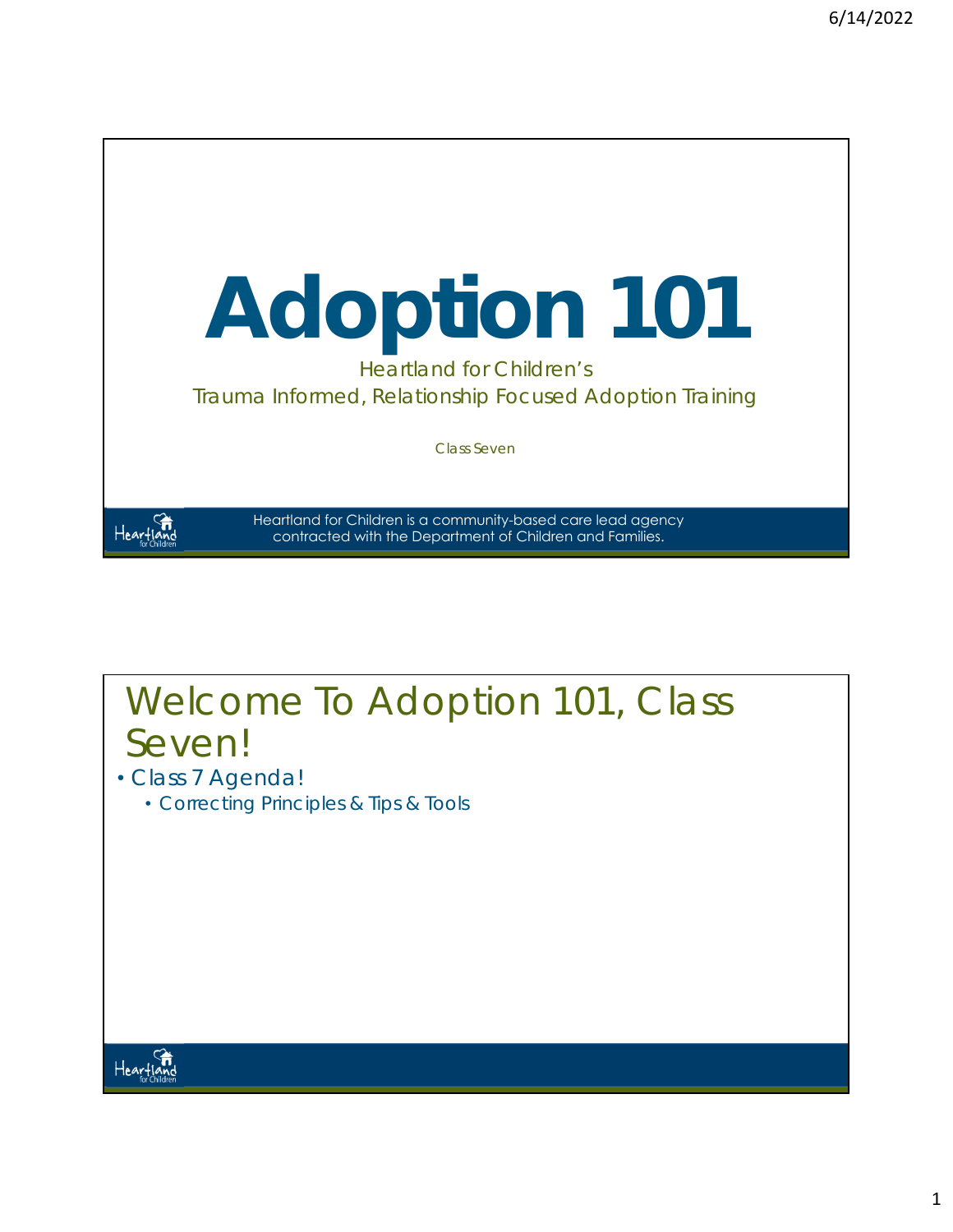

#### Correcting Principles • What is important to remember is that the underlying goal of correction should always be to *improve the connection* between the parent and the child through ways we help a child feel safe as we guide them. However, the explicit goal of correcting principles is to *teach, mentor, coach, and correct***.** • When the goal is connection, everyone is on the same team. When the goal is punishment, the caregivers and children become adversaries. • We must remember that kids are doing the best they can in the moment with the tools they have available to them.Heartland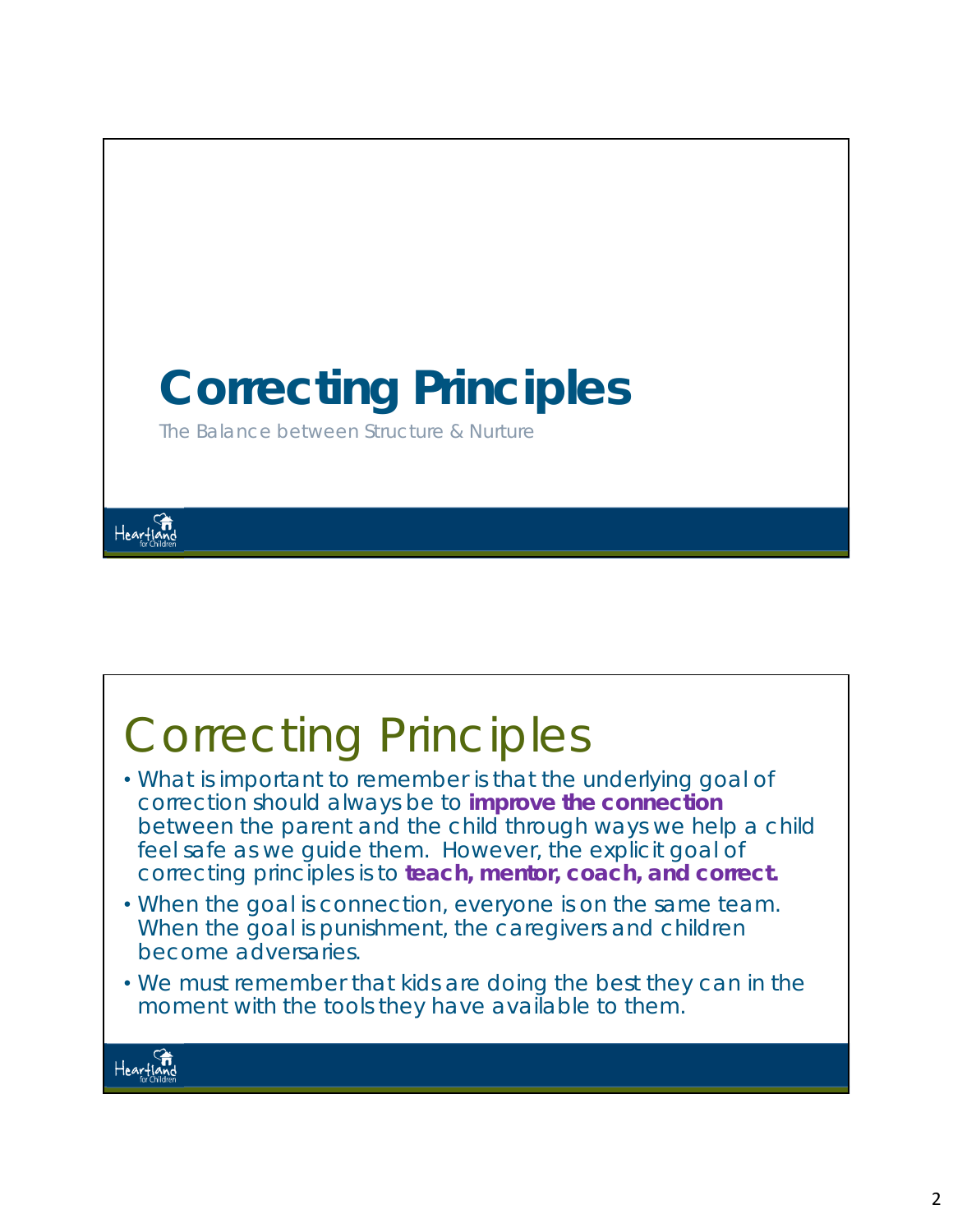

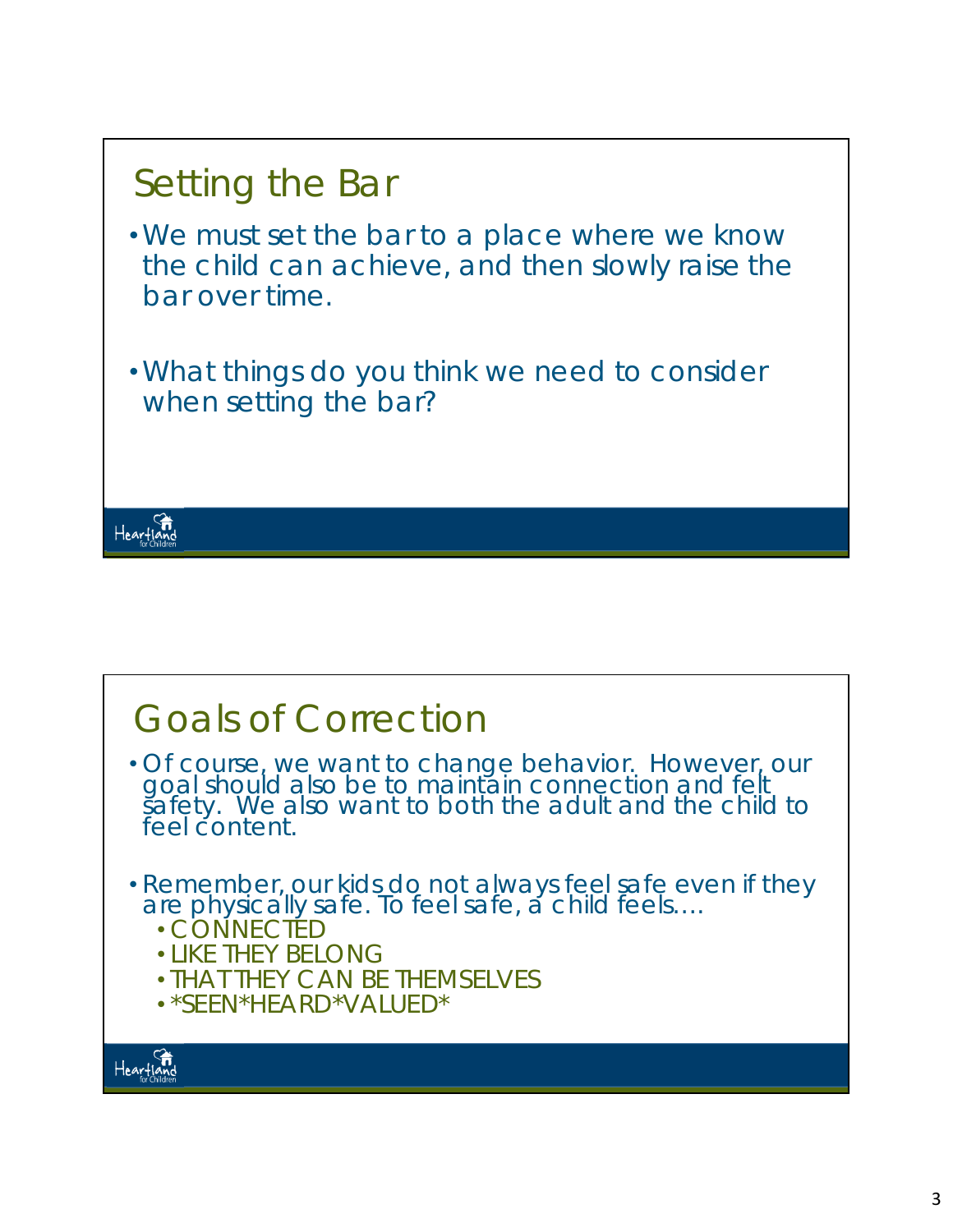

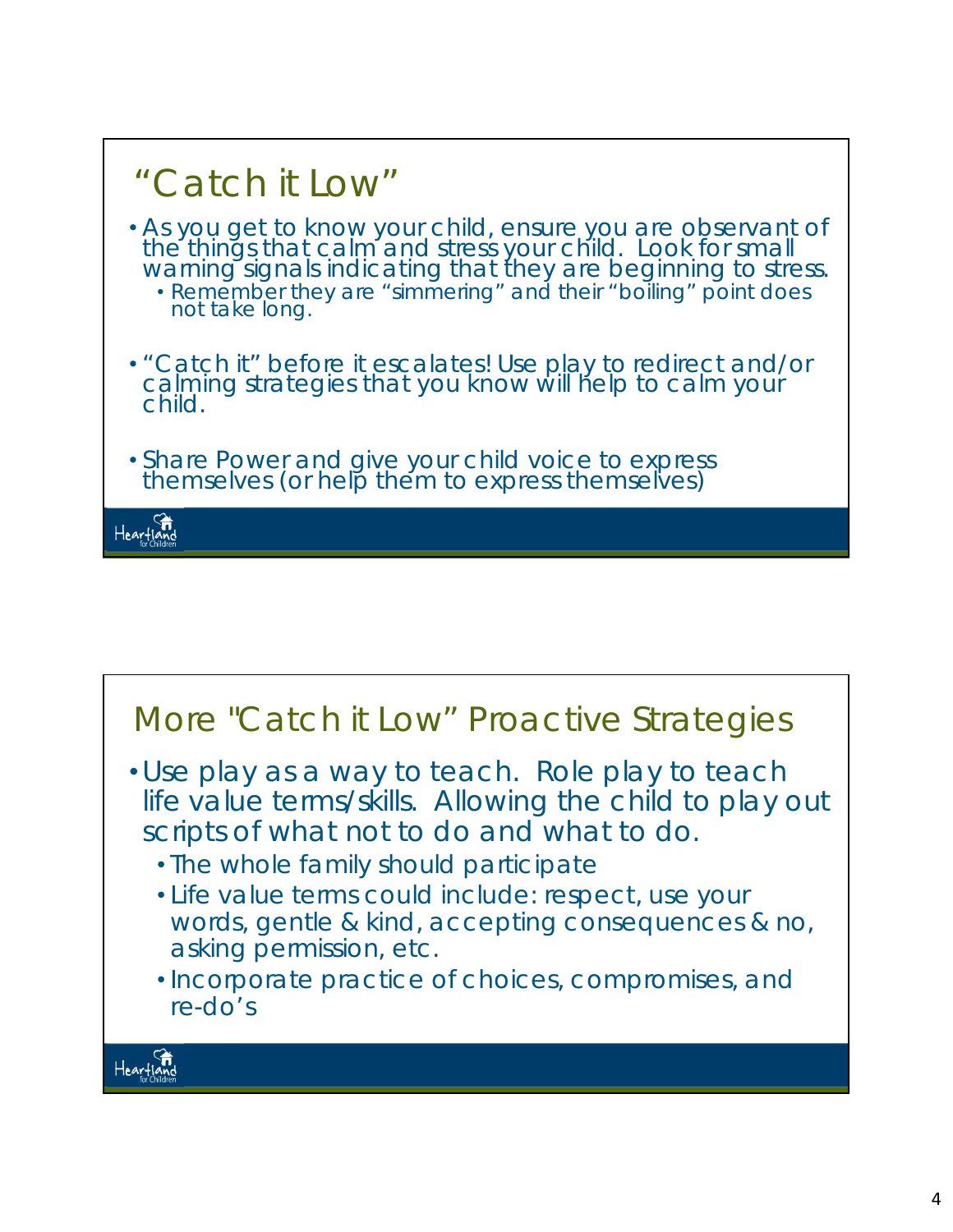

# Building your toolbox!

- There is no one "tool" or magical way to parent, never mind parent a child who has been through trauma!
- #1: SELF CARE! Easy on good days, harder to do on challenging days.
- Interact with the children based on their emotional age, not physical age
- *Listening* to behavior instead of reacting to a child's behavior allows us to understand<br>their needs. *Respond*, do not react.<br>• Making sure you are calm (tone of voice and body language) when responding.<br>You are teachi
- • Children will learn more through what we do than what we say. Model gentle, empathic, understanding, quiet, and calm responses to them.
- Slow & Low and do not break the relationship

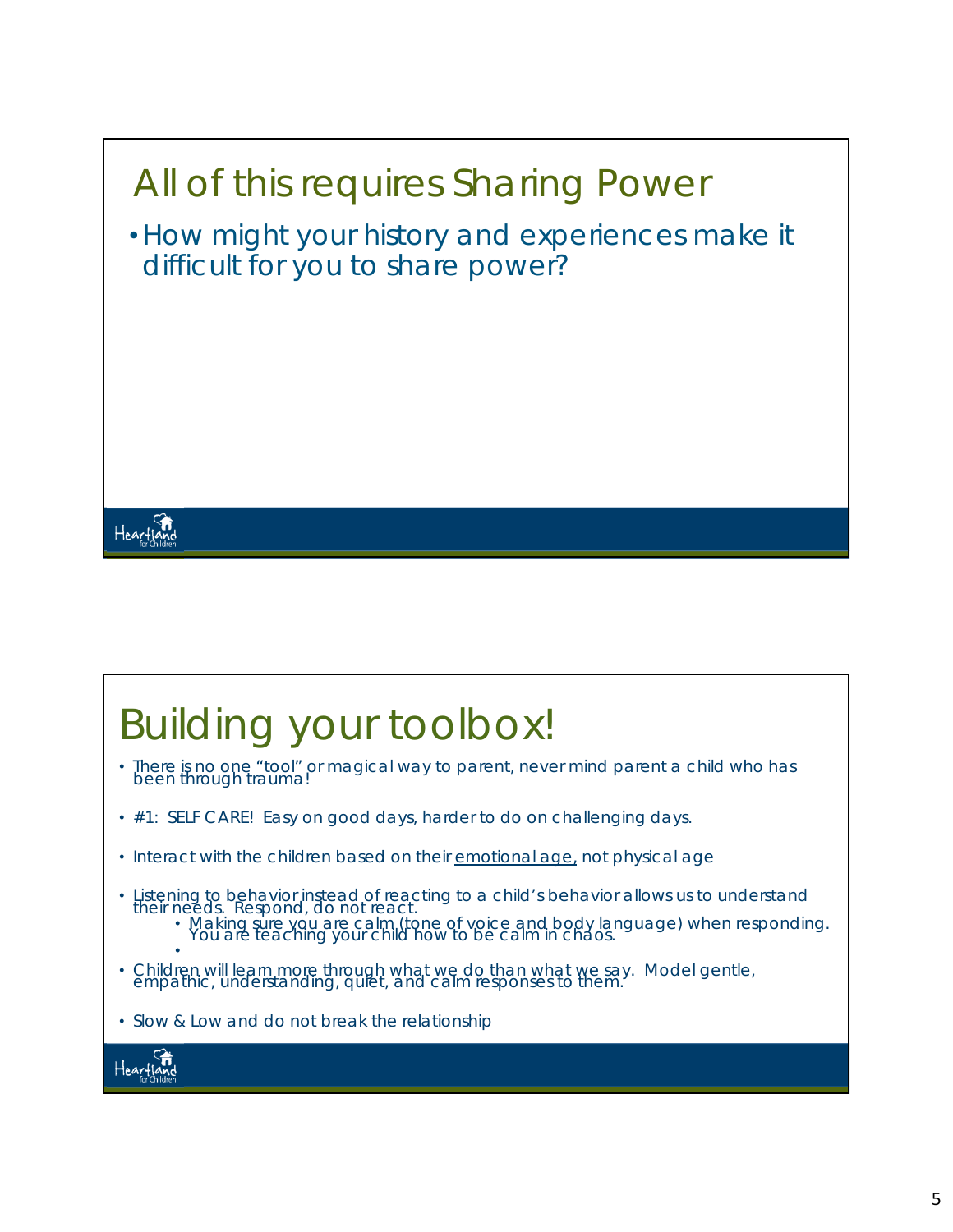# Toolbox, continued:

- Positive attention that is prompt, predictable, and consistent.
	- Be specific: "I really appreciated how you shared your toy with your sister"
	- Be warm and genuine (they can pick up on any indications of you not meaning it)
	- Be prompt
	- Keep it all positive! Praise the positive opposite: Not "thank you for not lying", but "thank you for telling the truth"
	- Special Time: 1 on 1 time that is just for them, even if just 15 minutes a few times a week
- Praise
	- Kids with trauma history should get an average of 6 praises for every 1 consequence.
	- Initially a child may not know how to take praise as it doesn't align with their "self image" or what they are used to. Don't take personally if they are initially resistant.
- Positive Attention and Praise is not spoiling a child. It will increase behavior you want to see, increase their motivation and self esteem, and it models respect and focusing on positivity.

Hearfla

# Toolbox, continued:

- Consequences
	- There is a time and a place for consequences.
	- Always keeping in mind appropriateness of the consequence.
	- Avoid power struggles.
	- Be clear, calm, and consistent (follow through!)
	- Not every behavior needs a consequence, but can be discussed, and future consequences can be discussed if done again. Think about circumstances and keep in mind how it is about teaching!
	- There are natural consequences that you can also discuss with the child and won't necessarily need additional consequences.
	- Never break the relationship!

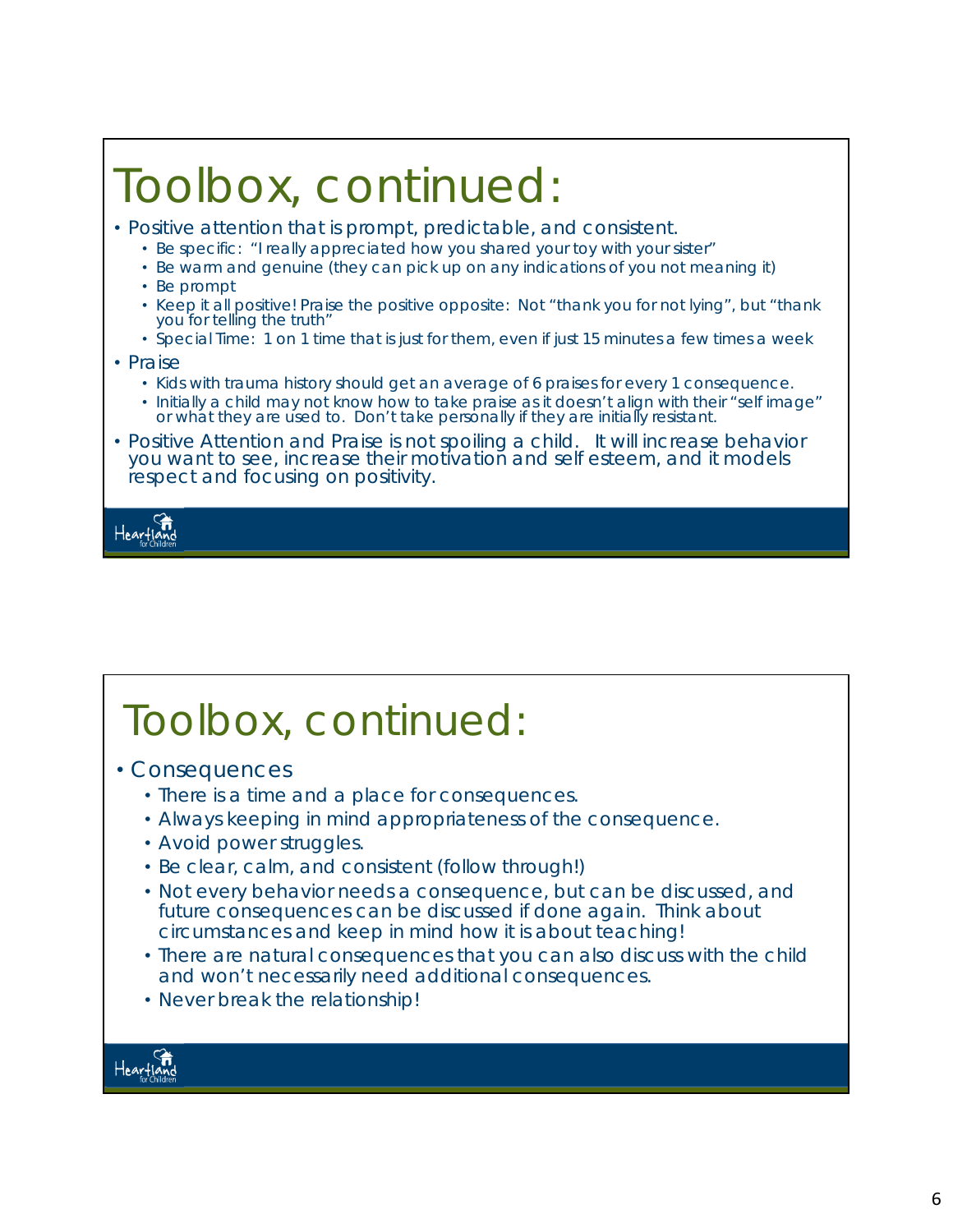

#### More Tips & Tools • Interactive Repair: teaches that a child is still accepted and loved, even if they have done something wrong. *Ignore the behavior, love the child.* • Parent should be the source of comfort in relaying the message that they still love the child (unconditional commitment!) • Reframing: thinking about the child and their actions/behaviors from the child's point of view. • *"Wow, you're really mad!"* • *"It's okay to cry, but let's talk about what's the matter"* • When triggered, a child will often react as if the terrifying experience is happening again and has a hard time explaining his/her reaction. Thus, a child needs to know that the parent understands, and will do everything to keep them safe.Heartland<br>Heartland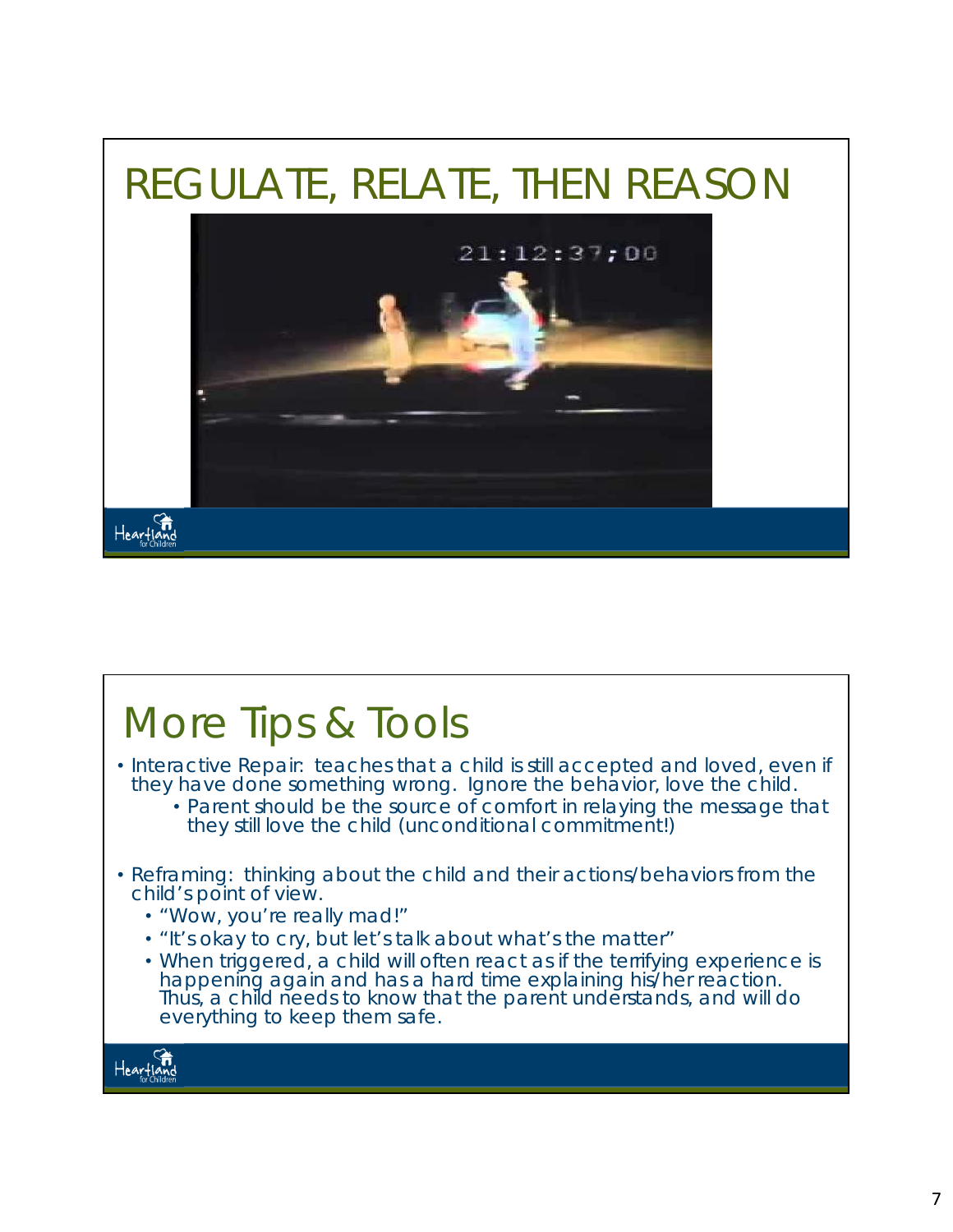# More Tips & Tools…

- Claiming Behaviors is the process of assimilating a child into the family and helping the child to feel apart of the family. Very symbolic in that they communicate acceptance and integration.
- Provide structure and flexibility. Our children need both consistency and structure to feel safe. It is important to have routines, but also flexibility as needed. Structure = Safety!
- Using Time In, not Time Out. Time out teaches a child to go away when things are bad. Time In communicates to them that you are here for them despite their behavior. This time should be used to help them regulate and then when they are calm it is a good teaching moment. Discipline should be about teaching.
- Be aware of overstimulation. Remember the five senses and try not to overstimulate the child.
- All goes back to safety & love.
	- "I will not let others hurt you, or you to hurt others".
	- "I love you and when you lie to me it hurts my feelings that you don't trust me".

Heartla

#### Responsive Strategies

- •While the hope is to "catch it low" and redirect through play; we know this will not always occur. Thus, here are some tools for responding in times of an escalation of emotional/behavioral needs.
- •We will look at Levels of Response and the IDEAL Approach, which are recommended through Trust-Based Relational Intervention®.

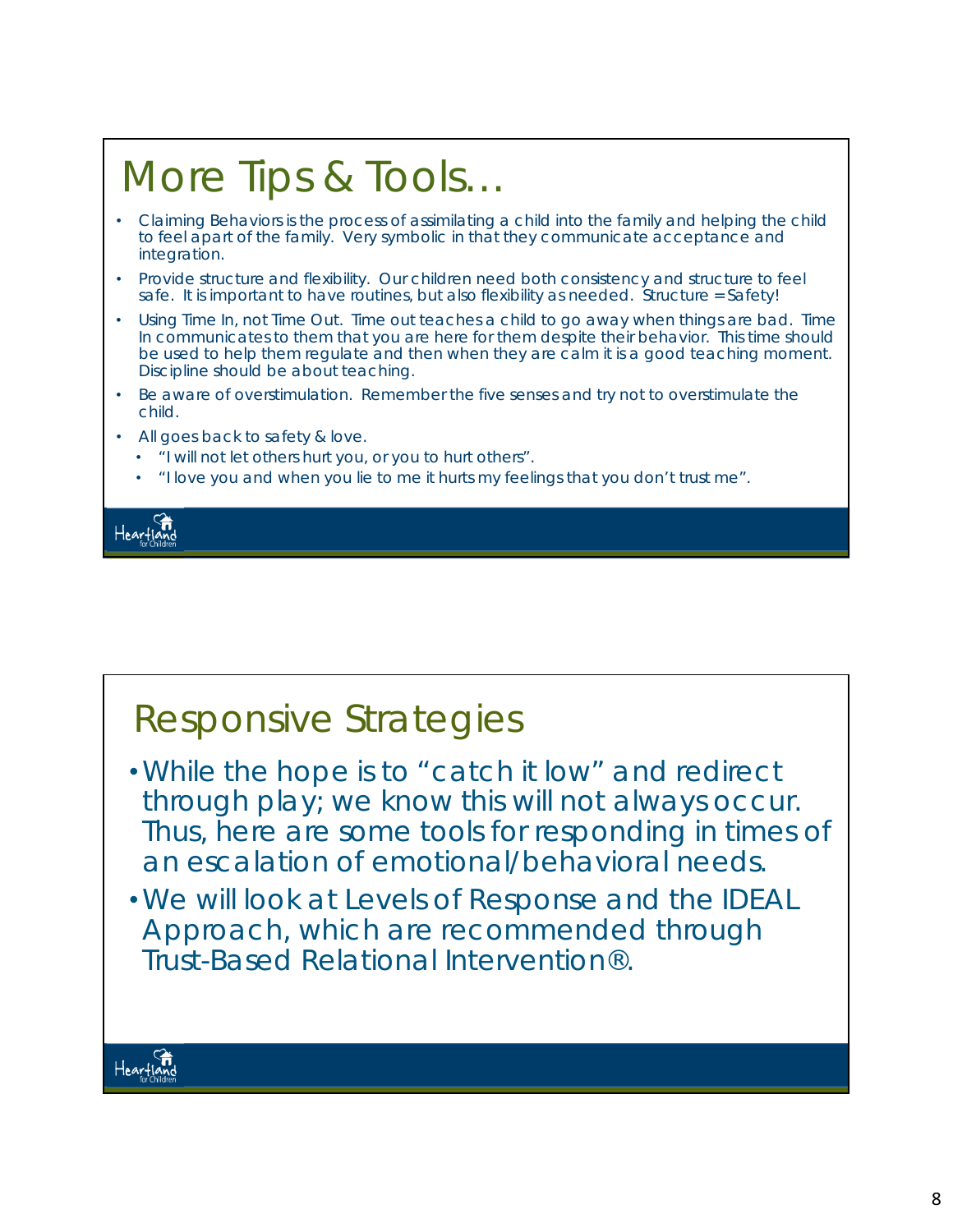| Levels of Response                                                                                                                                                                                                         |
|----------------------------------------------------------------------------------------------------------------------------------------------------------------------------------------------------------------------------|
| · Level One: Playful Engagement<br>• Respond to a challenging behavior playfully, redirecting and maintaining<br>connection.                                                                                               |
| • Level Two: Structured Engagement<br>• If level 1 doesn't work, you may need to be more structured. Often this is by providing choices to the child.                                                                      |
| • Level Three: Calming Engagement<br>• If challenging behavior persists and escalates, focus on de-escalation through<br>calming is vital. This could be recommending a break/quiet time, time-in, deep<br>breathing, etc. |
| · Level Four: Protective Engagement<br>• If the child is unable to de-escalate, their challenging behavior escalates to a level of self-harm or harm to others, the focus is on maintaining safety for everyone. Stay calm |
| ALWAYS RETURN BACK TO LEVEL ONE, PLAYFUL ENGAGEMENT                                                                                                                                                                        |
|                                                                                                                                                                                                                            |

## IDEAL Response

- IDEAL is an acronym to remind caregivers of the five principles used to respond to youth.
- I: Respond *IMMEDIATELY*
- D: Respond *DIRECTLY* through eye contact, undivided attention, and maintaining close proximity.
- E: Respond *EFFICIENTLY* using the least amount of firmness, corrective effort, and verbal directive required to correct the behavior.
- A: *ACTION-BASED* response, giving them the opportunity for a re-do.
- L: *LEVEL* the response at the behavior, not at the child. Never reject the child, respond to the behavior.



٦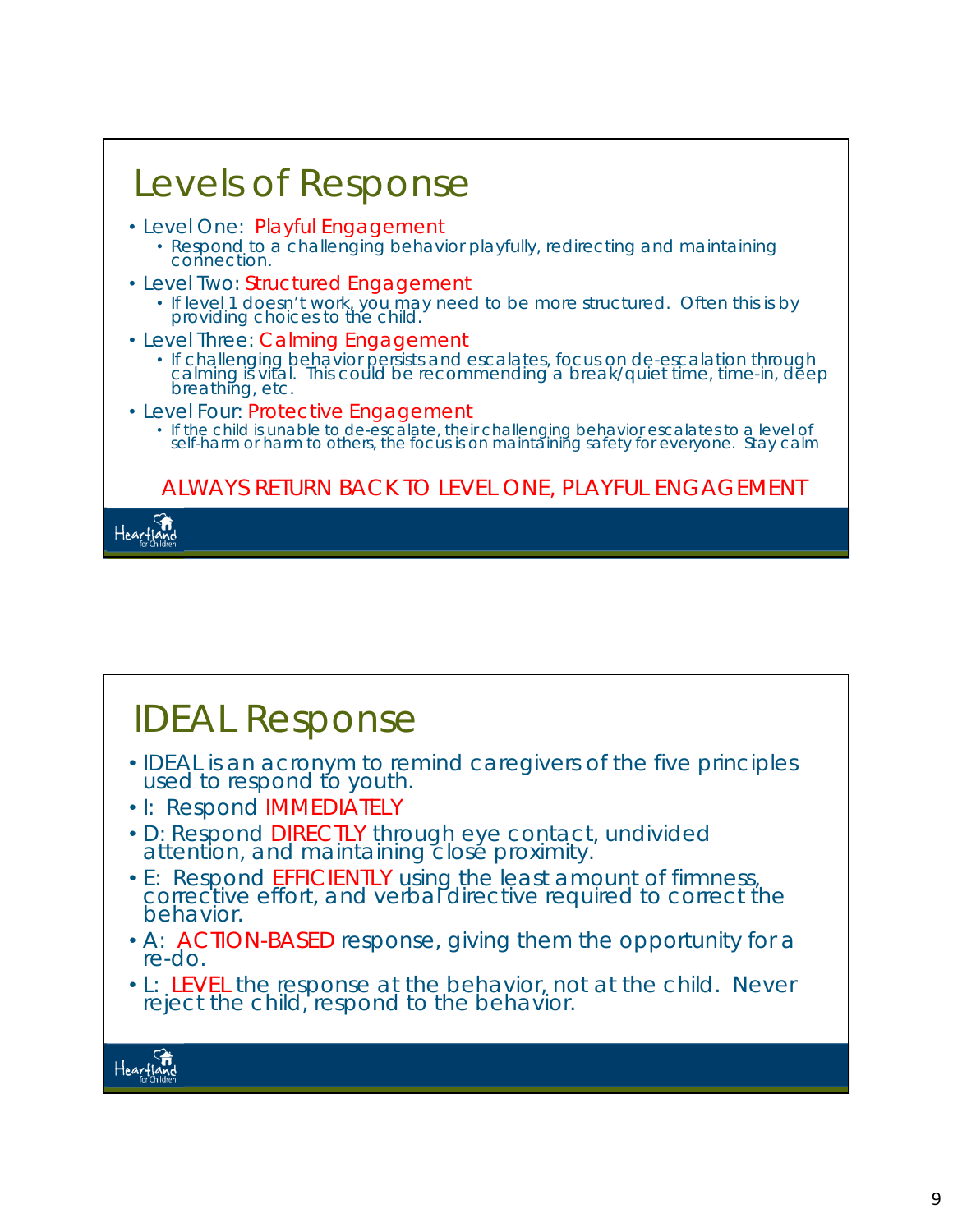

## Understanding Behavior from Trauma Lens

- Traditional parenting techniques do not help a child learn to regulate through the parentchild relationship.
- Traditional parenting assumes that our children can take in, process and learn from complex information and complex relationships and to then make logical and rational decisions about what to do with the information.
	- **A hi-jacked/Flipped Lid brain does not reason, it reacts!**
- Yet, many children in care have delayed brain development and are in a fight, flight, or freeze mode which inhibits their ability to make rational and logical decisions.
- When you "fight back" with a child who is "fighting" you are proving to that child that he/she needs to fight. Thus, it is important that you are regulated and not reactive to their "fighting" behaviors.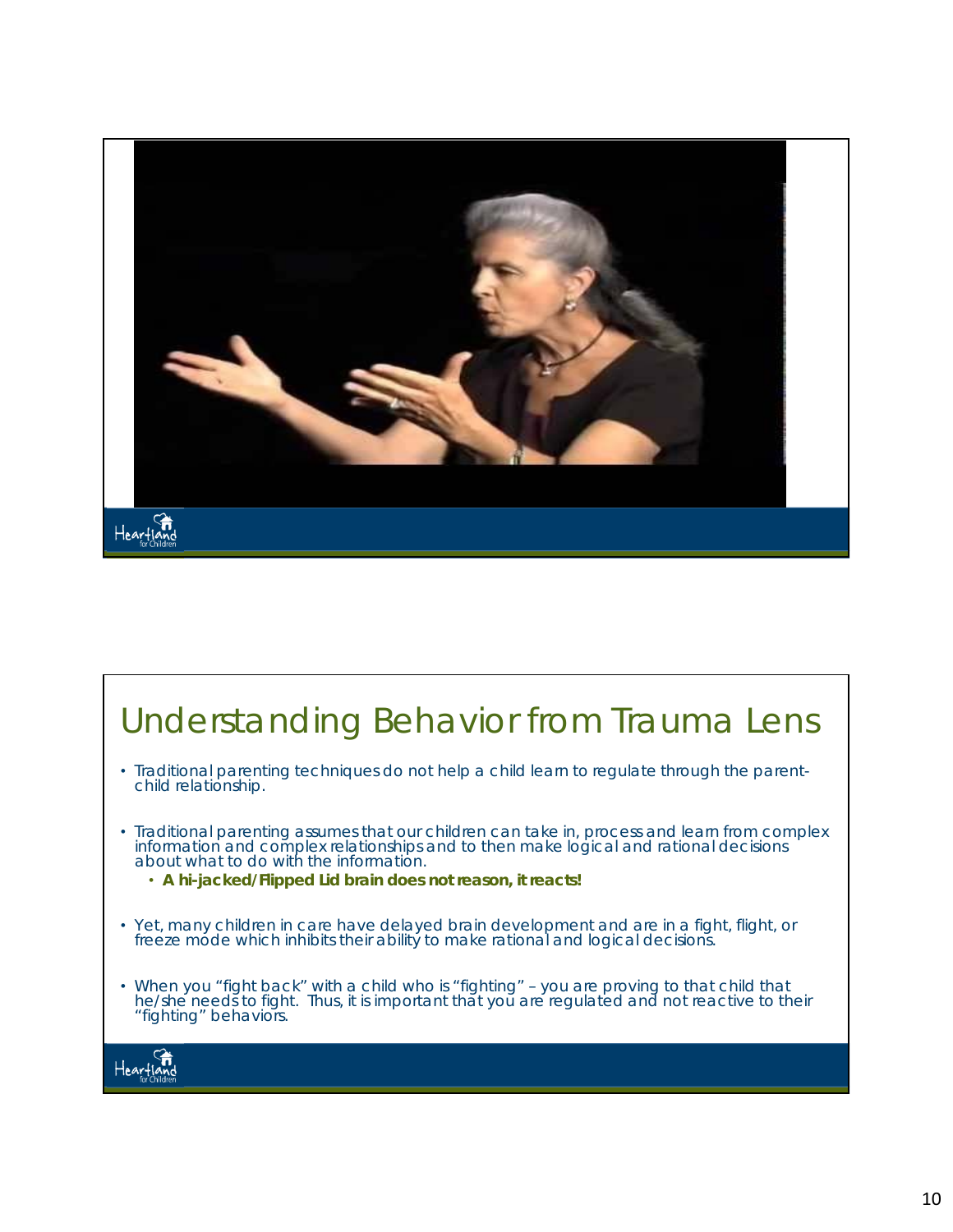